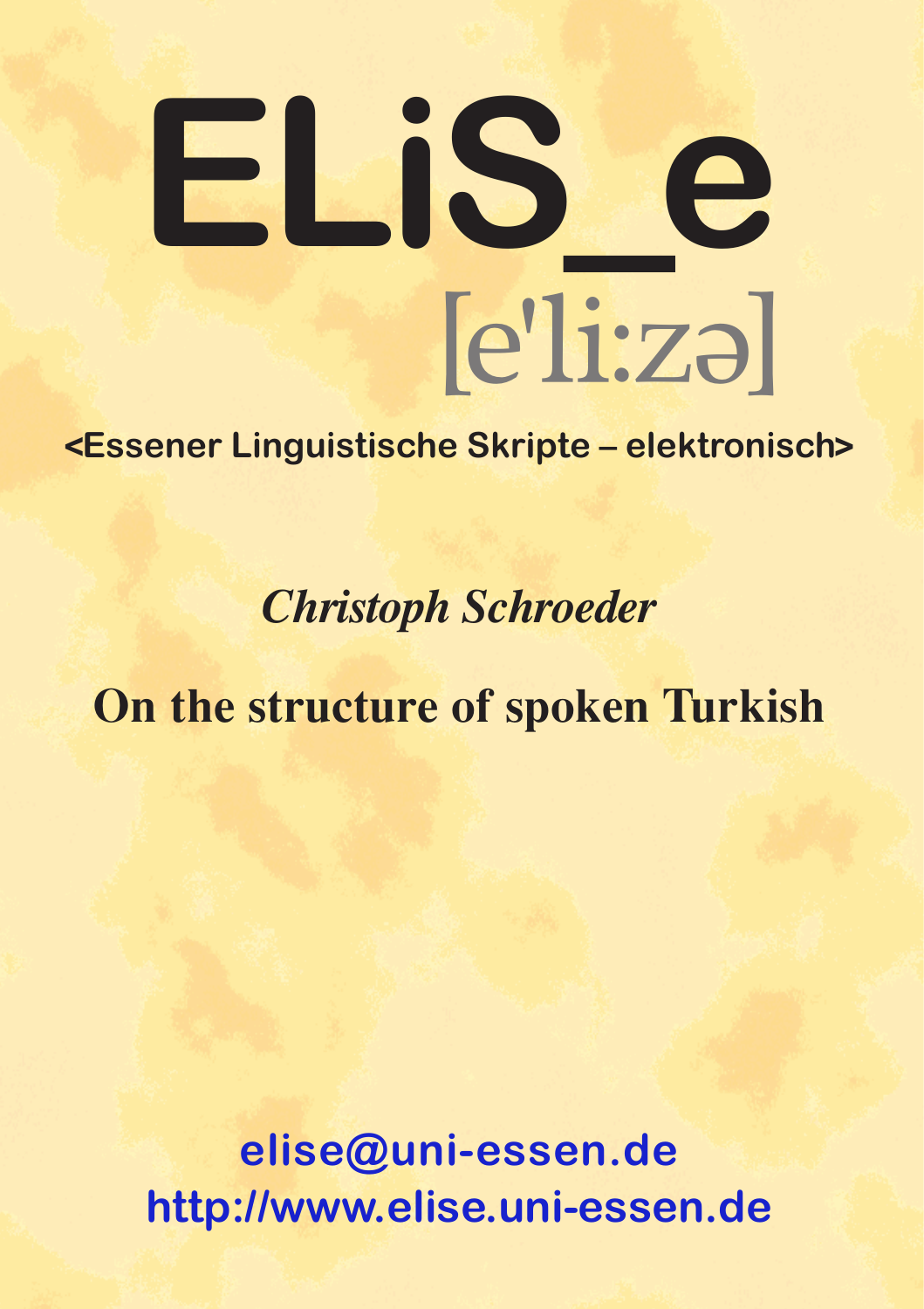### **Christoph Schroeder On the structure of spoken Turkish**

#### **1. Introduction**

-

**1.1** Turkish is a "left-branching language" with VP and NP modifiers in front of the head, participle-noun order, possessor-possessed order and postpositions. Subordination in Turkish is characterized by a rich variety of non-finite verbal constructions (participles, verbal nouns, converbs) which adhere to the left-branching structure. The unmarked word order in Turkish is *subject - indirect object/adverbial complement - direct object - verb*.

In this paper, I show that the structure of spoken Turkish is subject to certain pragmatic principles which seem to collide with the dominance of left-branching, non-finite subordination, as well as with the verb-final word order. However, the grammar of spoken Turkish has developed certain devices which may be analyzed as strategies to cope with these pragmatic principles **within** a basically left-branching and SOV-syntax.<sup>1</sup>

**1.2** One of these devices is the formation of finite clauses introduced by means of the conjunction *ki*. These clauses have attracted quite a considerable amount of attention in Turkish linguistics over the past few years.<sup>2</sup> There are different types of *ki*-clauses. I am

<sup>1</sup> This article further develops thoughts I was given the opportunity to present at the "VIIIth International Conference on Turkish Linguistics" in Ankara, August 7-9, 1996. A preliminary version was published in the conference papers (İmer & Uzun 1997). The research which led to the present article was made possible by grants from the Deutsche Forschungsgemeinschaft for a research project "Attributive Verbalkonstruktionen" which Winfried Boeder and myself were able to carry out at the University of Oldenburg in the framework of the "DFG-Forschungsschwerpunkt Typologie und Universalienforschung" from 1996 to 1999.

<sup>2</sup> We find these constructions discussed by Bainbridge (1987) and Erguvanlı (1980-1981), by Johanson in a number of publications (see especially Johanson 1975 [1991], 1996, 1999), as well as by Sezer (1978). As for the diachronic process in which *ki* came to be a Turkish conjunction see again Erguvanlı (1980-1981) and Johanson (1996). For *ki*-clauses in other Turkic languages cf. Johanson (1988: 250) on *ki* in Azeri Turkish, Kiral-Shahidi Asl (1991) on *ki* in North-Iranian Azeri Turkish, Schönig (1993) for an overview and Johanson (1992: 264f.) for a discussion. For the use of *ki* in Ottoman Turkish see Bulut (1997).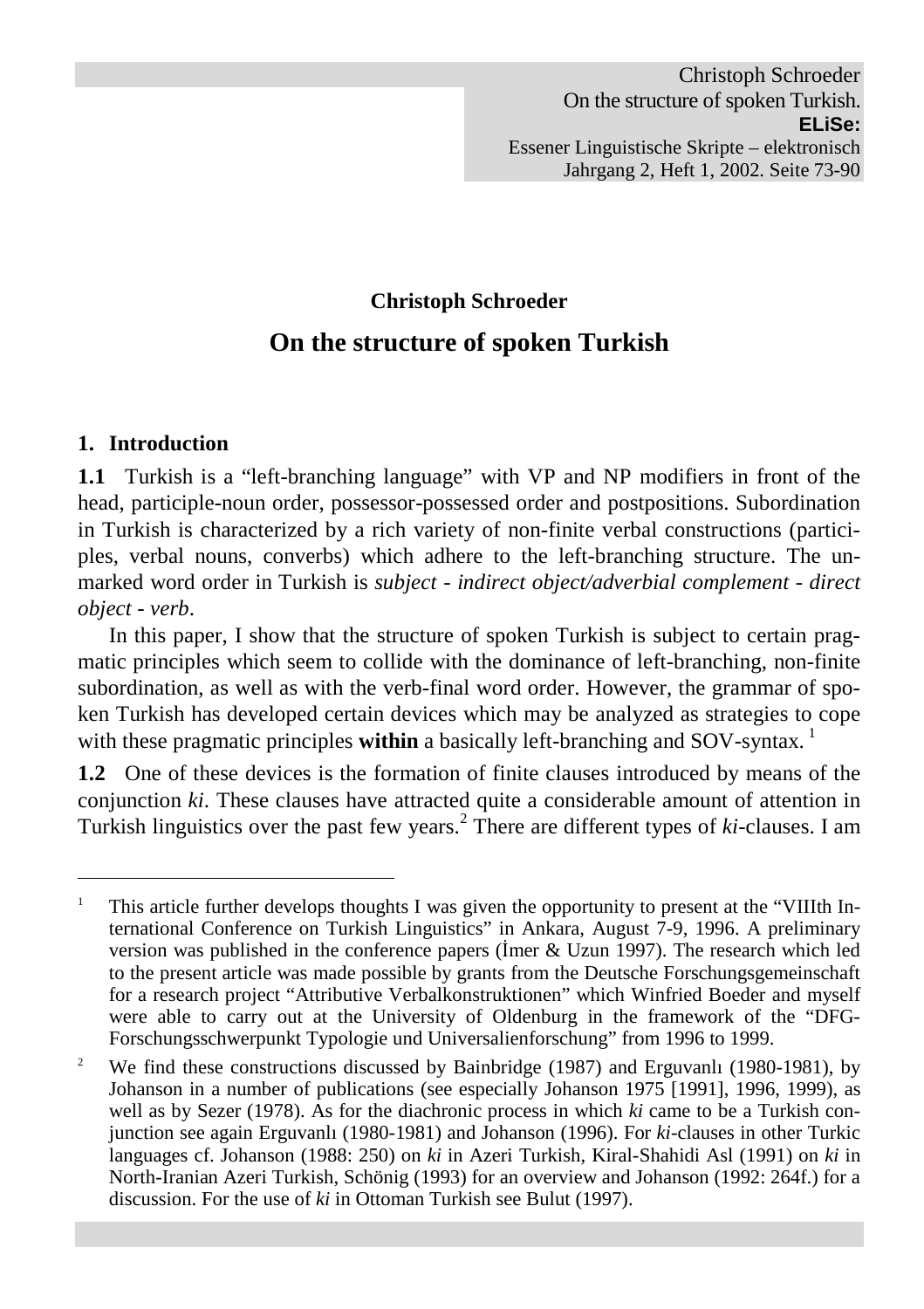concerned with clauses like (1)a, i.e. with *ki*-clauses which have a certain resemblance to relative clauses of the Indo-European type:

 $(1)a$  [show 3]

| bunlar santral-lar-da islem bit-tikten                          |  |  |  |                                                                          |  |              | sonra orta-ya cik-an<br>these power.station-PL-LOC processing finish-CONV after middle-DAT come-PRT |
|-----------------------------------------------------------------|--|--|--|--------------------------------------------------------------------------|--|--------------|-----------------------------------------------------------------------------------------------------|
| atık-lar ki hem yaşam süre-ler-i çok<br>residue-PL $ki$ as well |  |  |  | life time-PL-POSS very                                                   |  | uzun<br>long |                                                                                                     |
| hem de<br>as.well.as                                            |  |  |  | radyasyon açısından çok yüklü-ler<br>radiation concerning very loaden-PL |  |              |                                                                                                     |

"these are residues coming about after the processing in the power station is over...  $(ki)$  they ( $\sim$  which) have a long lifetime and also (they) are very loaded with regard to their radiation"

There are other *ki*-clauses that will not concern me, e.g. complement clauses as in (2), consecutive clauses as in (3) and temporal clauses as in (4). Nor am I interested in emphatic uses of *ki* as in (5) or in "frozen" uses of *ki* in modal adverbs like *tabii ki*... "certainly...", *ne yazık ki*... "unfortunately...".

 $(2)$  [news-1]

*ancak, üzülerek ifade ediyorum* ki.*.. bu hükümetin işçi kesimi ile diyalogu kopuktur* 

"but I say with regret (*ki*...) (that) the dialogue between this government and the working class is disturbed"

(3) [ism-12]

*biz Nihat Yavuzla bu işi öyle bir ticarete döktük* ki... *eh üç dört tane işçimiz vardı İstanbulun altı ayrı yerinde aynı günde tezgahımız vardı*

"together with Nihat and Yavuz we turned this job into such a business (*ki*...) (that) we had three or four workers and had stands in Istanbul in six places at the same time"

(4) [pamuk]

*Ben içeri gittim fasulyemi bitiriyordum* ki*... "Çöz!" diye seslendi.* 

"I went in and was about to finish the beans *(ki*...) (when) she said "undo me!"

 $(5)$  [ism-04]

*maçlardan sonra sık sık tartışırız... aslında tartışmak o kadar boş* ki..*.* 

"After the matches we often discuss (them).. actually to discuss is so stupid  $(ki)$ "

The *ki*-constructions exemplified in (2) through (5) share a number of properties which distinguish them from the "relatives": relative *ki*-clauses as exemplified in (1)a have a pause **before** *ki* and *ki* may be stressed, whereas in the examples (2) through (5), *ki* is immediately adjoined to the preceding element, it is always unstressed and it is **followed** by a pause. Bainbridge calls the latter *ki* "enclitic" (1987: 49). It is, as Comrie (1981a: 85) describes it, "pronounced as part of the preceding clause, and not as part of the sub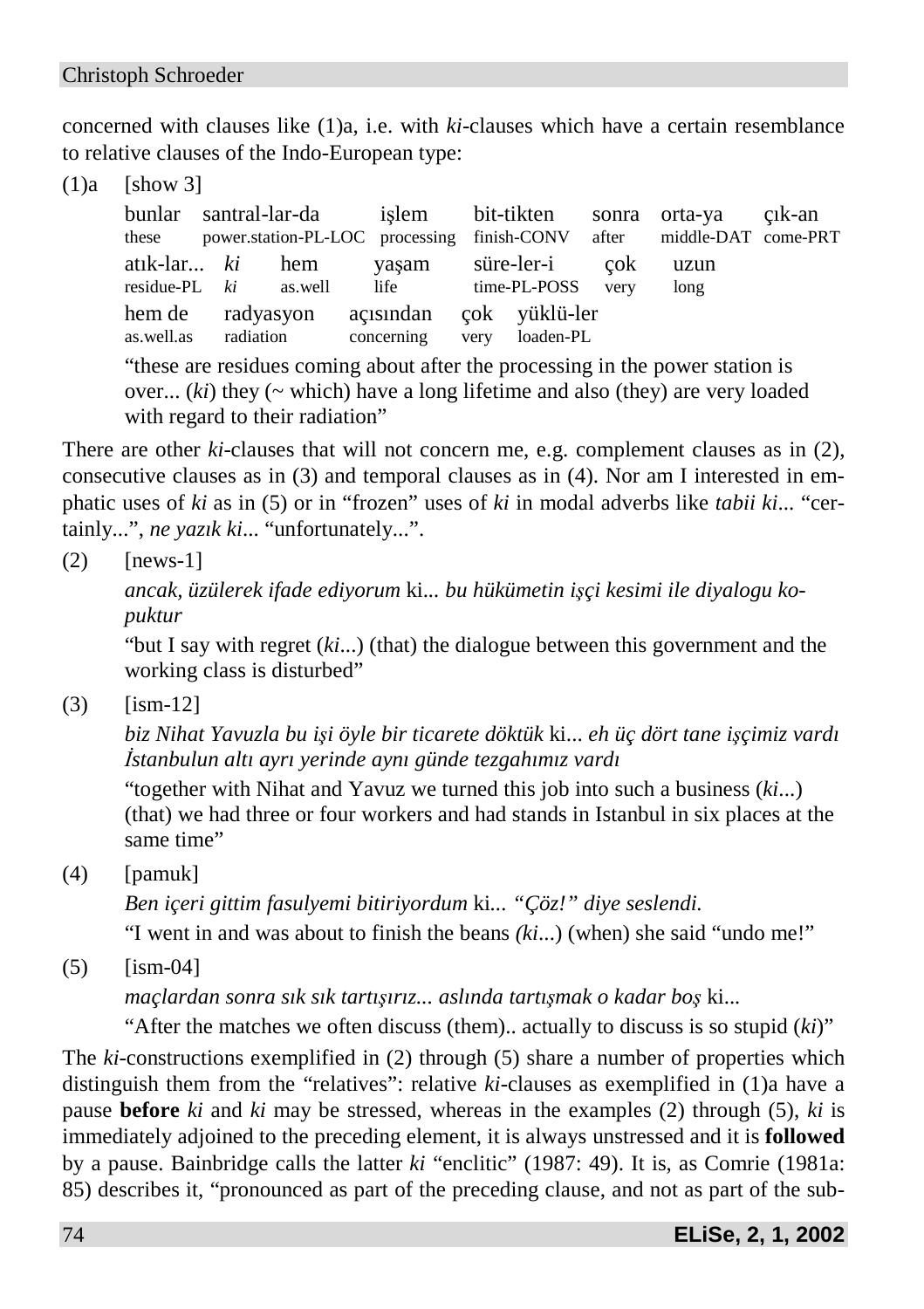ordinate clause, as in Indo-European languages or Arabic". *ki* in constructions like (1)a on the other hand **is** in fact pronounced as part of the clause it introduces.

It was mentioned above that *ki-*clauses like (1)a have a certain resemblance with relative clauses of the Indo-European type. What kind of resemblance is this? It is certainly not a resemblance in terms of syntactic properties, since *ki*-clauses can never be attributive constituents of noun phrases. For example, the zero anaphora of the nucleus *atıklar* "residues" in the *ki*-clause of (1)a could just as well be replaced by a (possessive) pronoun or by a full (genitive) noun phrase:

|    | $(1)$ b ki hem <i>onlarin</i><br>ki as.well their |                                                                                                                  | yasam süre-ler-i cok uzun<br>life time-PL-POSS very long |  |
|----|---------------------------------------------------|------------------------------------------------------------------------------------------------------------------|----------------------------------------------------------|--|
| ki |                                                   | $(1)c$ ki hem <i>atik-lar-in</i> yasam süre-ler-i cok uzun<br>as.well residue-PL-GEN life time-PL-POSS very long |                                                          |  |

So relative *ki*-clauses in this respect behave like paratactic clauses. In fact, most of the time the "relative" *ki*-clause **does** have an overt "nucleus" itself:

 $(6)$   $[ism-3]$ 

| $c1k-t1-m$<br>go.out-PST-1SG | kapi-dan<br>door-ABL           |                           | sol-a<br>left-DAT   |             | dön-dü-m<br>$turn-PST-1SG$  |                          |
|------------------------------|--------------------------------|---------------------------|---------------------|-------------|-----------------------------|--------------------------|
| insan-lar<br>people-PL       | birik-miş-ler<br>gather-PST-PL | bir<br>a                  | hall                | koridor     | var<br><b>EXIST</b>         |                          |
| ara-da<br>between-LOC        | parmaklık-lar<br>bar-PL        |                           | var<br><b>EXIST</b> | bir<br>a    | ciğlik<br>yell              | duy-du-m<br>hear-PST-1SG |
| ki<br>bu<br>ki<br>this       | $\alpha$ ğlığ-ı<br>yell-ACC    | $\cosh$<br>very           | $\cosh$<br>very     | ivi<br>good | bil-iyor-um<br>know-PRS-1SG |                          |
| bizim<br>our                 | Server'-in<br>S.-GEN           | $c_1$ ğlığ-1<br>vell-POSS |                     | bu<br>this  |                             |                          |

"I stepped out, turned left outside the door, there were people gathering, there was a hall, inbetween there were bars, I heard *a yell*... (*ki*) I know *this yell* very very well.. it's our (friend) Server's yell"

Both the relative *ki*-clause and the clause preceding it are always grammatically wellformed finite clauses on their own. Thus the *ki*-clauses in (1)a and (6) are not **subordinate** relative clauses because there is no dependency between the *ki*-clause and the preceding clause in terms of syntactic embedding. Syntactically speaking, the relationship between the *ki*-clause and the preceding clause is a paratactic relationship and the nonenclitic *ki* belongs to the group of coordinating conjunctions in Turkish, most of which are loans (cf. Bainbridge 1987, Johanson 1975 [1991] and 1996). In this sense, nonenclitic  $ki$  is not a relative pronoun, as, for example, Kissling (1960: 145) suggests.<sup>3</sup>

j

<sup>3</sup> However, Kissling has to be given credit as being one of the few Turcologists who have stressed the difference between the enclitic and non-enclitic *ki*. See also Erguvanlı (1980- 1981) who suggests that the diachronic sources for the non-enclitic and the enclitic *ki* may be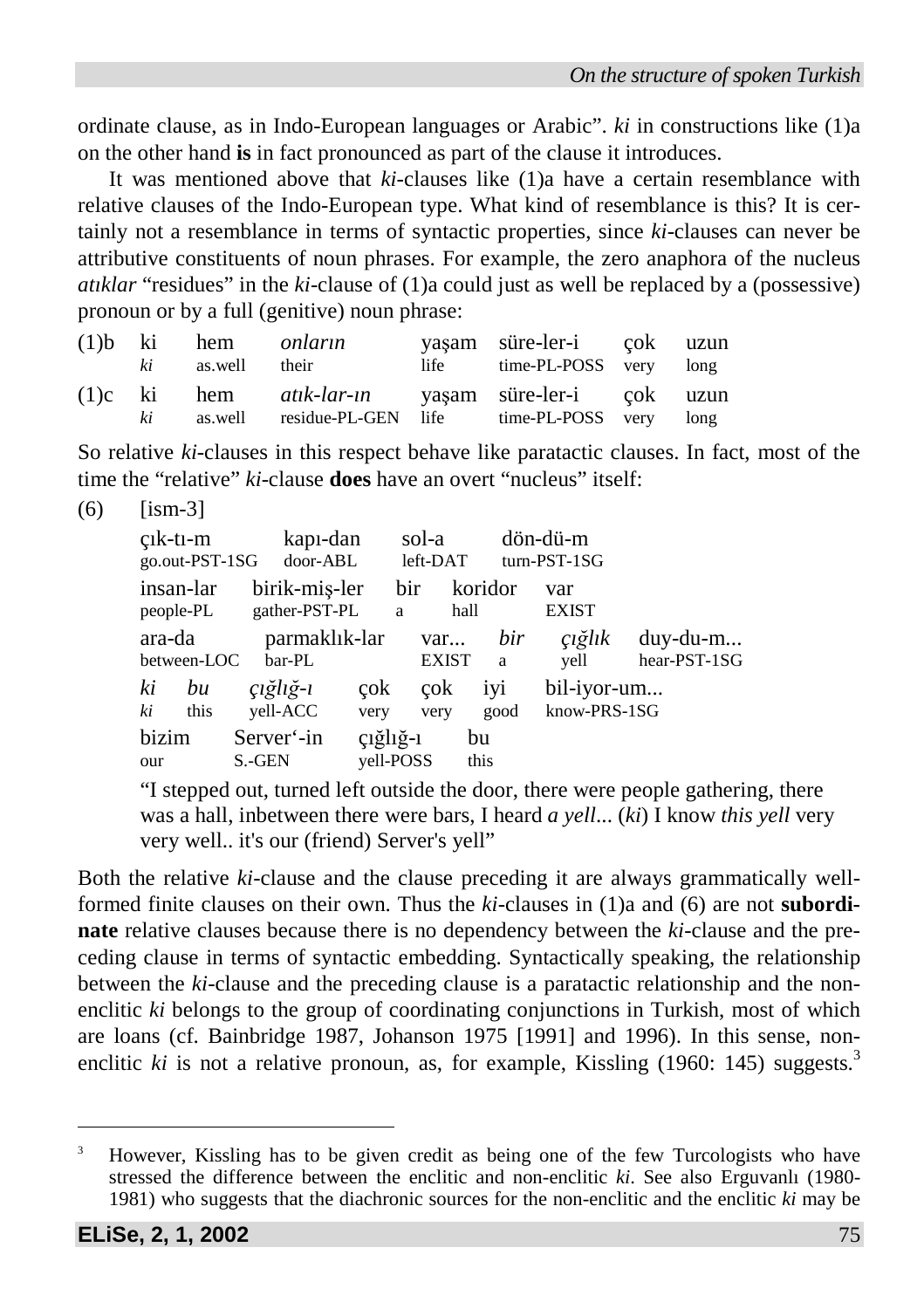Also, it is not a subordinator like the Persian *ke* or the Kurdish *ku*. Rather, Johanson's proposal "to consider such *ki*-propositions a kind of relative connection similar to the Latin *coniunctio relativa*" (1975: 106 [1991: 212]) points in the right direction because there are two crucial **pragmatic** features which allow us to say that there is a pragmatic dependency between these clauses and the clauses preceding them.

**1.3** As we will see in the following sections of this paper, this pragmatic dependency has certain parallels to the pragmatic dependency between attributive participles – which are the Turkish counterpart of relative clauses – and their matrix clauses. These features are:

i) Both relative *ki*-clauses and attributive participles always have a topic. In the case of relative *ki* clauses, this topic has an antecedent in the immediately preceding clause. In the case of attributive participles, this topic is identical with their head noun.

ii) Relative *ki*-clauses never describe successive events in the narrative but provide non-sequential information on the topic. This is a feature that relative *ki*-clauses have in common with their non-finite participle counterpart, not necessarily though with Indo-European relative clauses. As Lars Johanson has shown, the latter may be sequential ("plot-advancing"), while attributive Turkish participles never are (see Johanson 1975: 116f. [1991: 222f.], 1999).

So we arrive at a "discourse-related description" of relative *ki*-clauses:

*ki*-clauses are finite, non-sequential clauses with a topic which has an antecedent in the immediately preceding clause.

In this paper, these constructions will be called "relative *ki*-clauses" in order to distinguish them from the constructions with the enclitic *ki*. But the reader should bear in mind that the term "relative" is not meant to imply syntactic embedding. I will come back to this point in the concluding section.

**1.4** As any native speaker of Turkish instinctively feels, clauses like (1)a and (6) are a feature of unplanned spoken discourse. They are rarely found in written discourse or, more generally, in planned discourse.

With the term "written" or "planned" discourse I refer both to texts which are actually written down as well as to talks which the speakers have prepared before they started to speak, or elaborate argumentations of professional speakers, i.e. politicians, lawyers, professional speakers on radio or television - except, of course, when spontaneity is deliberately created. Written discourse has an orientation towards a certain structure, which, as I will argue, differs considerably from unplanned spoken discourse, where relative *ki-*clauses nearly exclusively belong - in contrast with, for example, the

different; i.e. the Old Turkic *kim* "who" for the non-enclitic *ki* and the Persian subordinator *ke* for the enclitic *ki*.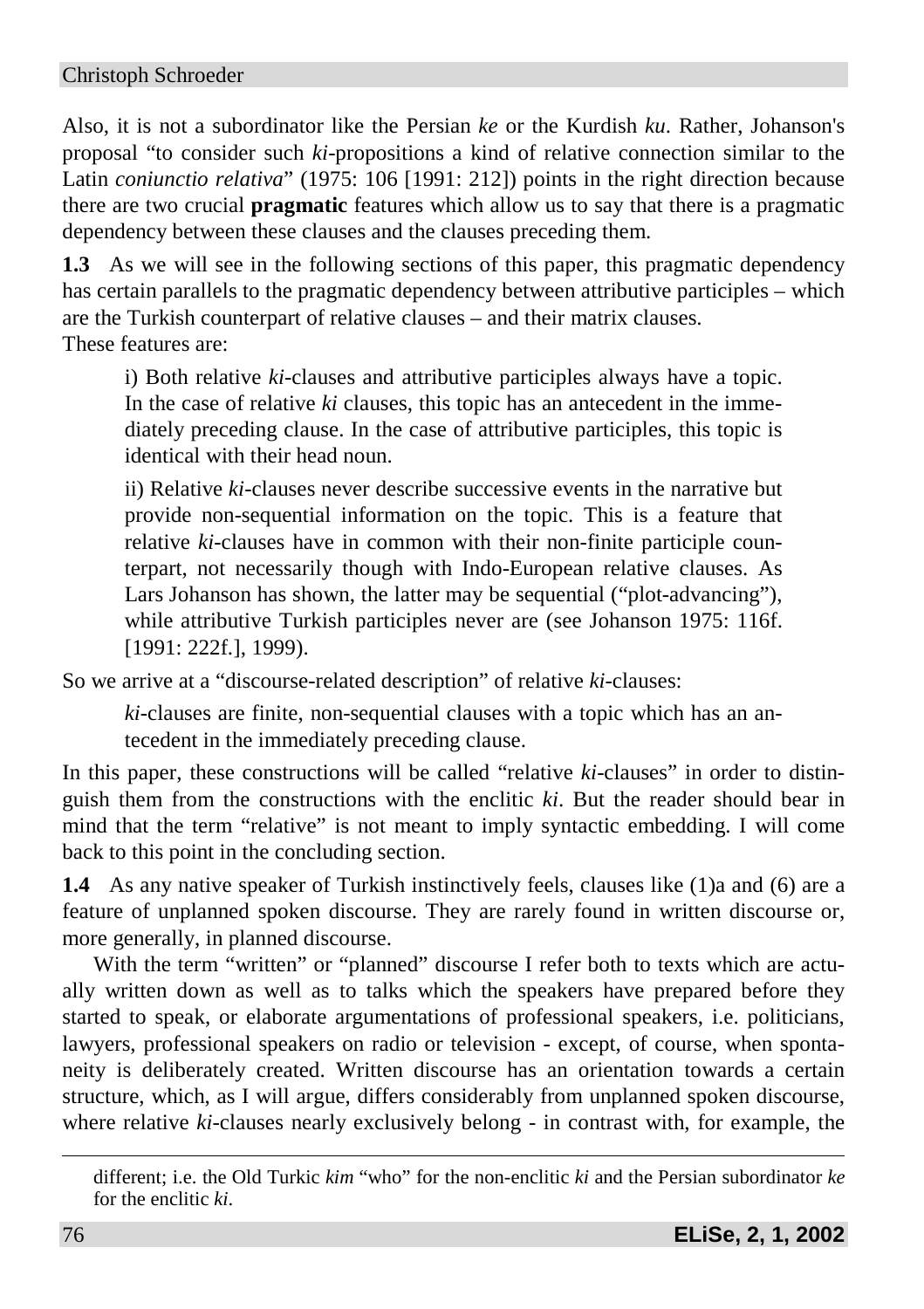complement construction formed with enclitic *ki*, which is frequently found in written discourse.

With "spoken" or "unplanned" discourse I refer to the type of unplanned discourse which evolves spontaneously, mostly in conversations – though it may of course contain narrative passages – and which is characterized by a high topical "fuzziness", that is, by quick changes of topic, as well as by a high relatedness towards the extra-linguistic context and frequent turn-taking between the speakers.

Why is it that we find relative *ki*-clauses in spoken Turkish discourse whereas written discourse does not seem to need it? Assuming, as I do, that linguistic structure is shaped by function, we should be able to explain the occurrence of these constructions in spoken discourse in a particular syntactic slot.

Thus I will try to show

i) that the occurrence of relative *ki*-clauses and a number of other units typical of spoken discourse is motivated by specific pragmatic "needs" a speaker must meet and which have a structural impact on the spoken language; and

ii) that the use of relative *ki*-clauses may be a paratactic alternative to certain uses of attributive participles in Turkish, while it is **no** alternative to certain **other** uses of attributive participles.

This paper is organized as follows: In Section 2 I will take a closer look at relative *ki*clauses and classify them. In Section 3 this classification is related to the use of attributive participles in spoken and written discourse. Section 4 accounts for the fact that relative *ki*-clauses are a feature of spoken discourse, that is, their occurrence is related to the overall structure of spoken discourse as opposed to written discourse in Turkish. Section 5 concludes and briefly discusses the findings.

**1.5** A few words on the database are in order: as for unplanned spoken discourse, I use data from recordings of spoken Turkish produced by native speakers – students and middle-aged people from Istanbul and Ankara. The recordings are conversations with narrative passages between two people ("[ism]" and "[m]"). Furthermore, I have recorded passages from talk shows on Turkish television ("[show]"). For examples from planned discourse, I use a short story written by Tomris Uyar, "Bol buzlu bir aşk lütfen" ("A love with lots of ice, please", "[uyar]") from the collection of short stories "Yaza yolculuk" ("Journey into the summer"), Pinar Kür's novel "Sonuncu sonbahar" ("Last autumn", "[kür]"), Orhan Pamuk's novel "Sessiz ev" ("The silent house", "[pamuk]") and recordings of television news (" $[news]$ ").<sup>4</sup>

<sup>4</sup> In the collection of my examples, the program "FLEXX", developed by Gerjan van Schaaik for corpus analyses of Turkish data, was an invaluable help.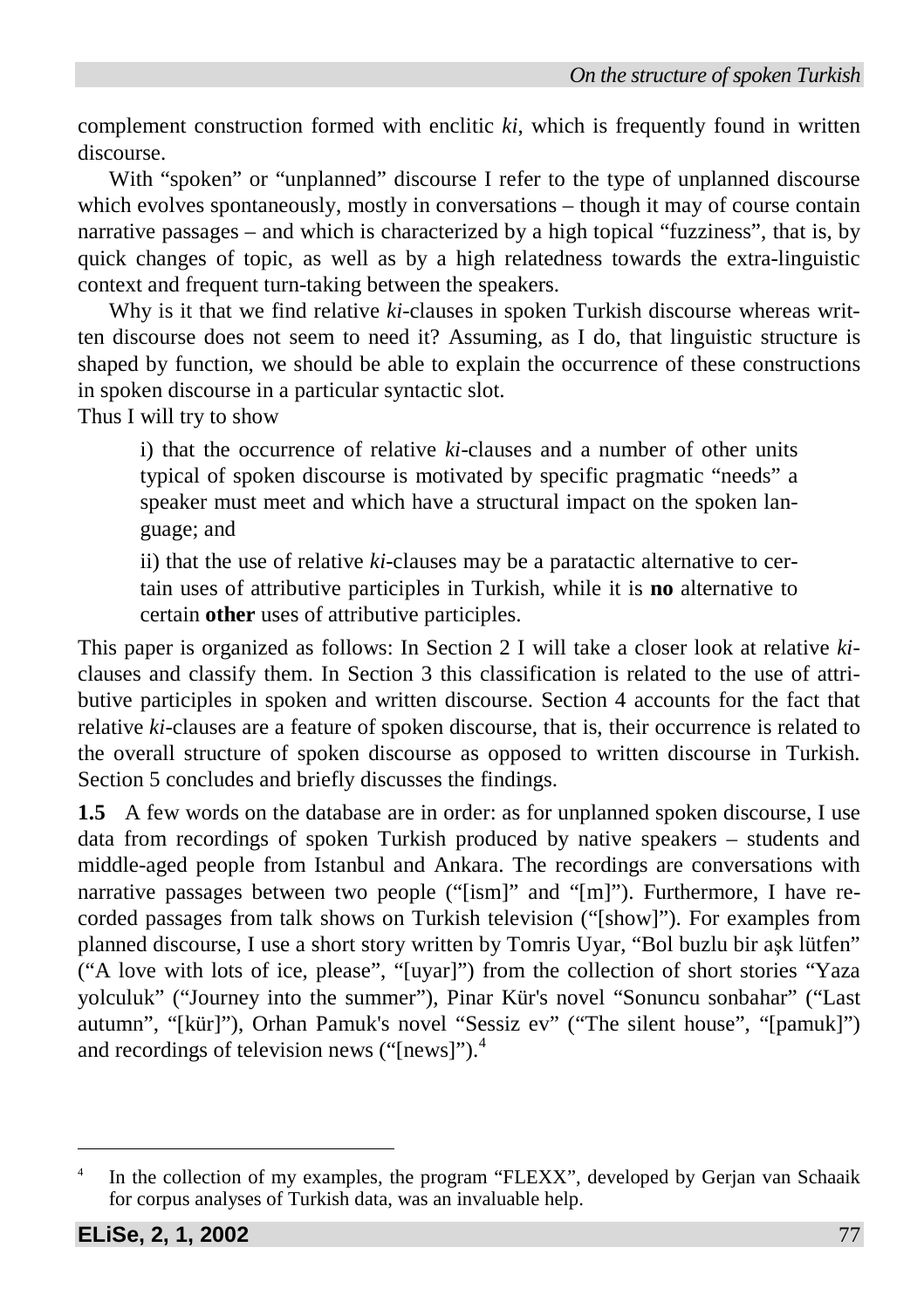#### **2. Classification of relative** *ki***-clauses**

A text-related classification of relative *ki*-clauses may be made according to the antecedent of their topic in the preceding clause. This antecedent may be i) the entire preceding clause as in (7), or it may be ii) a noun phrase that is a part of the preceding clause, as in  $(1)$ a and  $(6)$ .

 $(7)$   $[ism-07]$ 

tanıdık çevreden bir tip olması lazım... *ki* o da çok zor yani

"it should be somebody from the circle of friends...  $(ki)$  that  $(\sim$  which) is very difficult, I reckon"

The type of relative *ki*-clause exemplified in (7) is the most frequent variety, and it is the only one which also occurs in written texts. In fact, a *ki* may even occur in sentence initial position in written texts: $5$ 

(8) [kür 133]

Tarık (yani Gökhan) o dönemde Aysel'in çevresinde dolanmamış, dolandıysa bile herhangi bir objektif tarafından zaptedilmemişti. *Ki*, bunu zaten biliyordum.

"Tarık (well, Gökhan) did not hang out in Aysel's circle at that time, even if he did hang out (there), this has not been registered by any lens. (*ki*) I knew this anyway." (Whereby *bunu* "this" relates to the immediately preceding clause.)

*ki*-clauses that have a noun phrase of the preceding clause as the antecedent of their topic may be further classified according to the pragmatic status of this antecedent: the antecedent may be i) "not given" and "new", i.e. it may be introduced in the preceding clause, as in  $(1)a$ ,  $(6)$  and  $(9)$ , and the antecedent may be ii) "given" and "new", i.e. it may belong to the "pragmatic set" (cf. Hawkins 1991) of a concept which has already been established, or it may belong to the permanent registry or to the situation (cf. the definition in Bechert 1992: 8). For example in (10), the antecedent *ailesi* "her family" is "given" since it belongs to the "pragmatic set" of a referent which has already been established.

It is important to note, though, that the third possible pragmatic status of an antecedent which is "not new" and at the same time "given" on the basis of its being established by linguistic means, does not occur. The antecedent of the topic in relative *ki*clauses is always "new", i.e. it is always a concept which has not been mentioned before in the discourse in question.<sup>6</sup>

(9) [ism-13]

güzel, doğru cevaplar verdiler... *ki* cevapları ben söylemiştim onlara "they gave nice and right answers... (*ki*) I had told them the answers."

<sup>5</sup> This again confirms our analysis that the "relative" *ki* is non-enclitic.

<sup>6</sup> In the following, the terms "given", "not given", "new" and "not new" will appear in quotation marks when they refer explicitly to the pragmatic statuses defined above.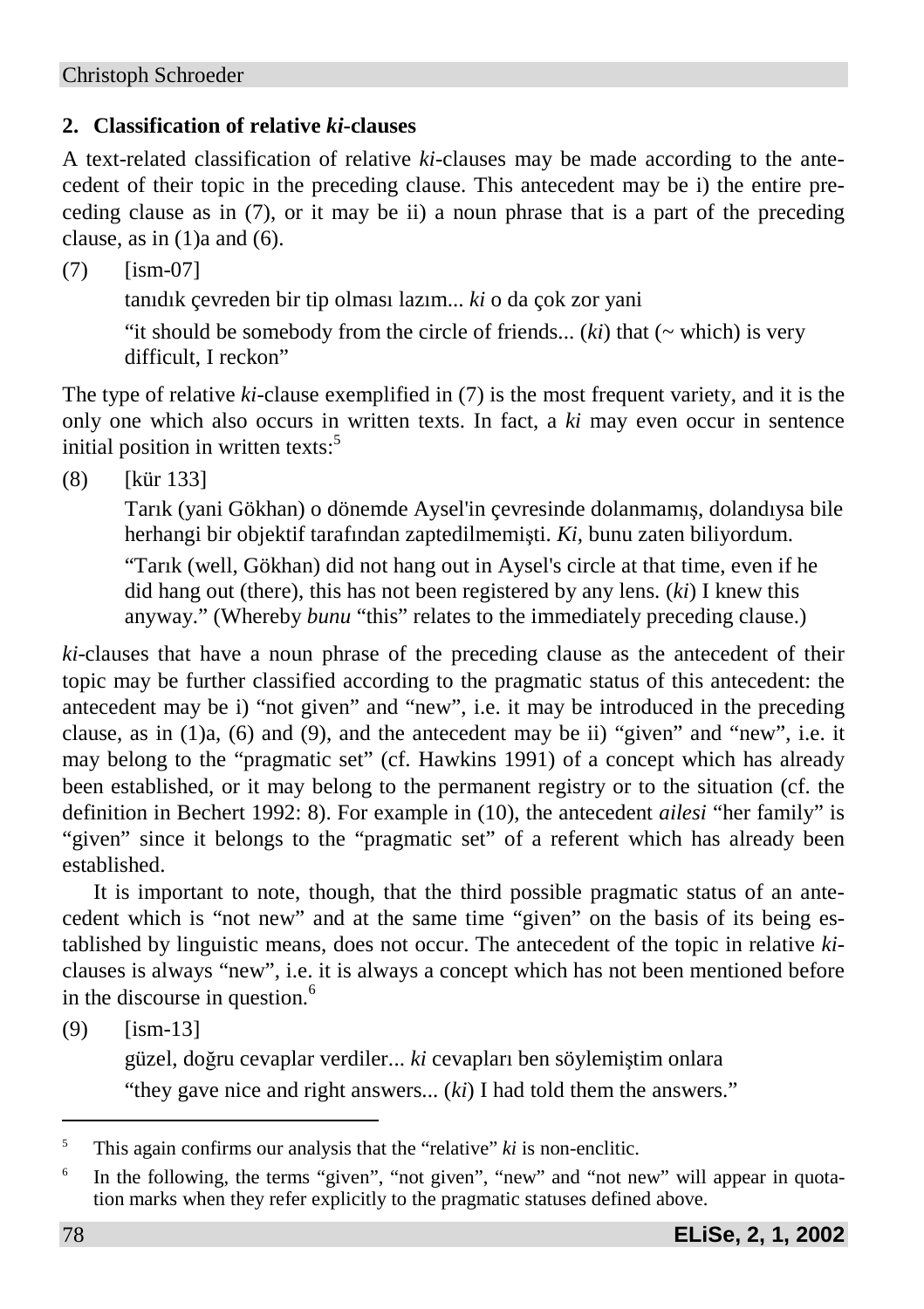(10) [ism-01]

ailesine haber vermiyeceğimize karar verdik... *ki* ailesi çok tutucu insanlardı

"we decided that we would not tell her parents... (*ki*) her parents were very conservative people"

While the type of *ki*-construction with the whole preceding clause as the antecedent of its topic does not have an infinite "participle" alternative, the other two have, i.e. the information conveyed in the  $ki$  clauses in  $(1)a$ ,  $(6)$ ,  $(9)$  and  $(10)$  could also be represented in the form of an attributive participle and it is only these *ki*-clauses that properly contrast with attributive participles. But in order to establish their comparability a textrelated classification of attributive participles is required.

#### **3. Classification of attributive participles**

Looking at the use of attributive participles it appears that we can speak of three textual categories of participles:<sup>7</sup>

i) The **anaphoric** use of attributive participles:

Participles can "identify" a referent as part of an event previously mentioned in discourse. Referents identified by these participles are always "given" – either because they were previously introduced in relation to this event, as *mal* "goods" in (11), or the event necessarily presupposes their participation, as *sene* "year" in (12), which is "given" since an event which occurred at a certain time in the past implies some concept of time related to this event:<sup>8</sup>

(11) [m 11]

| $\mathbf{O}$<br>he | oraya<br>there(DAT) |            | mal<br>goods       | sat-acak | sell-FUT(3SG)        |            | sengel-iyor-sun<br>you come-PRS-2SG |
|--------------------|---------------------|------------|--------------------|----------|----------------------|------------|-------------------------------------|
| onun<br>his(GEN)   |                     | sat-acağ-ı | sell-PRT(FUT)-POSS |          | $mal-i$<br>goods-ACC | sen<br>vou | sat-1yor-sun<br>sell-PRS-2SG        |

"he sells goods over there and you come... *the goods he was about to sell* you sell (instead)"

(12) [m 32]

j

| orta<br>middle | iki-de<br>two-LOC | buraya<br>here(DAT) | gel-di-m<br>come-PST-1SG   |                        |                  |
|----------------|-------------------|---------------------|----------------------------|------------------------|------------------|
| gel-diğ-im     | come-PRT-POSS.1SG | sene<br>year        | sive-m<br>dialect-POSS.1SG | değiş-ti<br>change-PST | hemen<br>at.once |

"I came here during the second class of middle school... *in the year I came* my dialect changed at once"

<sup>7</sup> In this classification I am not concerned with headless participles, nor with adverbially used participle constructions, e.g. *Ali gel-diğ-i zaman* (A. come-PRT-POSS time) "when Ali came".

<sup>8</sup> Cf. the discussion of "exclusive indirect anaphora" in Erkü & Gundel (1987: 535) and Schroeder (1995: 210f.).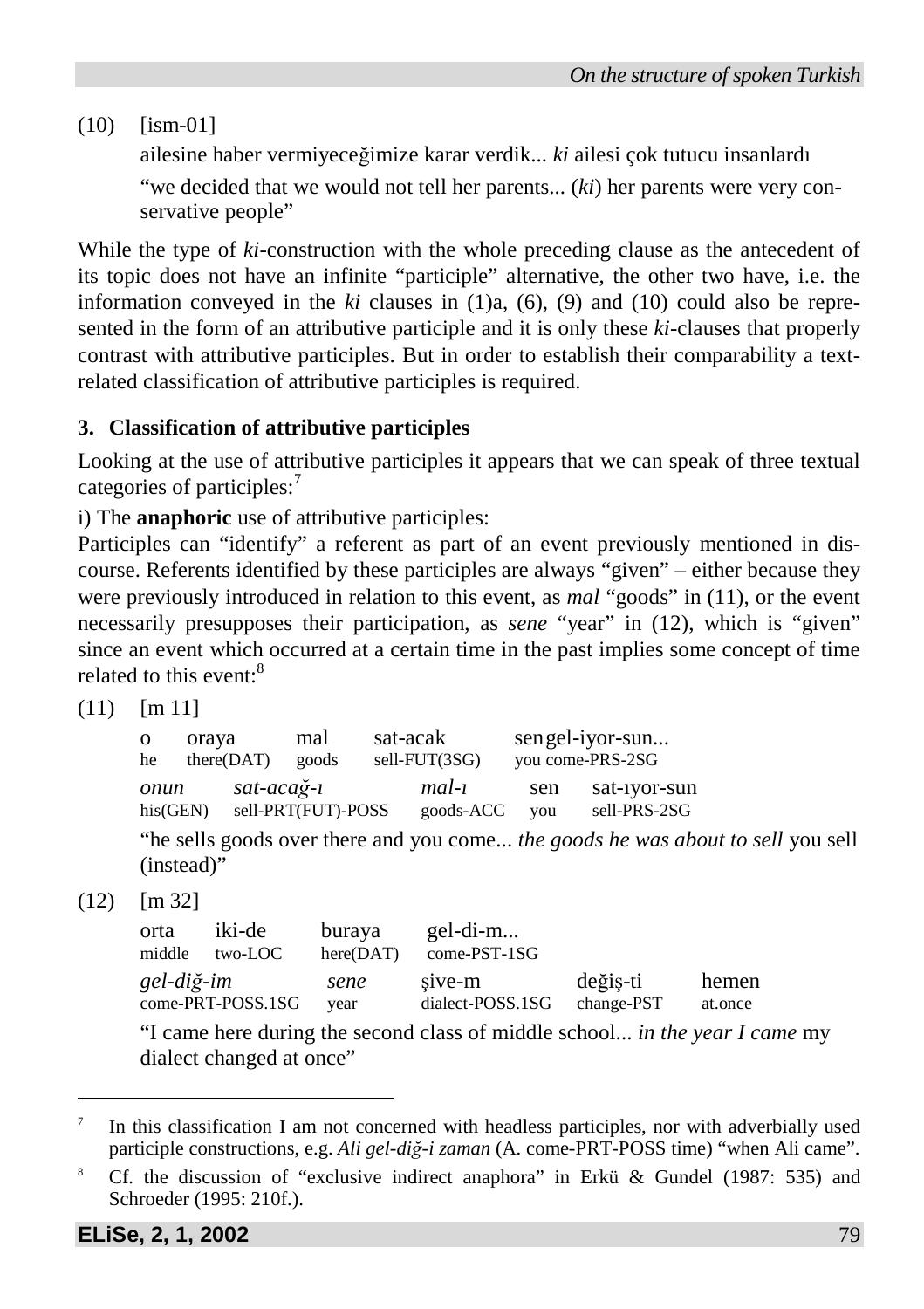ii) The **establishing** use of attributive participles:

Participles can establish a new referent by specifying it as part of an event which itself has not been previously mentioned in discourse. Very often, the "establishing" procedure is carried out by non-subject participles, i.e. the type of attributive participle which takes a non-subject participant as its head noun and which has a possessive suffix agreeing with its genitive subject: a referent is introduced by means of an event in which it is a – mostly patient – participant, and where the agent is "given". Consequently, among the 97 object participles found in Tomris Uyar's short story "Bol buzlu bir aşk lütfen" ("A love with lots of ice, please", [uyar]), only one participle had an indefinite genitive subject and only 23 participles had an overt (genitive) subject; all others had zero anaphora of the subject, which is a good indicator of its givenness. Thus, object participles establish a new referent by way of linking it to a previously established, "given" referent.<sup>9</sup>

(13) [kür 23]

Aysel Aslan ile çevir-diğ-i iki film A. A. with shoot-PRT-POSS two "the two films which he shot with Aysel Aslan"

(14) [kür 42]

Daha önce çözümle-di<sup>ğ</sup>-in cinayet-ler kolay-dı. before solve-PRT-POSS.2SG murder-PL easy-PST "The murders you solved before were easy."

iii) The **non**-**restrictive** use of attributive participles:

As with "anaphoric participles", the referent of the head noun of non-restrictive participles is always "given" – but its givenness does not depend on the event expressed by the participle. So this type of participle modifies its head without restricting its exten $sion<sup>-10</sup>$ 

(15) [kür 1]

Temmuz-da bile serin ol-an bu Boğaz semt-in-de, .. July-LOC even chilly be-PRT this Bosphorus district-POSS-LOC "In this Bosphorus district, which is chilly even in July , .."

(16) [news-1]

| milletvekili-ler-den   | kes-il-ecek       | bu para-lar   |
|------------------------|-------------------|---------------|
| parliamentarian-PL-ABL | cut-PASS-PRT(FUT) | this money-PL |

"this money, which will be cut from the parliamentarians"

<sup>9</sup> Equivalent English relative clauses are termed "anchored relative clauses" in Fox & Thompson (1990: 300).

<sup>&</sup>lt;sup>10</sup> See Erkman-Akerson (1992) and Schroeder (1998) for a discussion of non-restrictive participles in Turkish.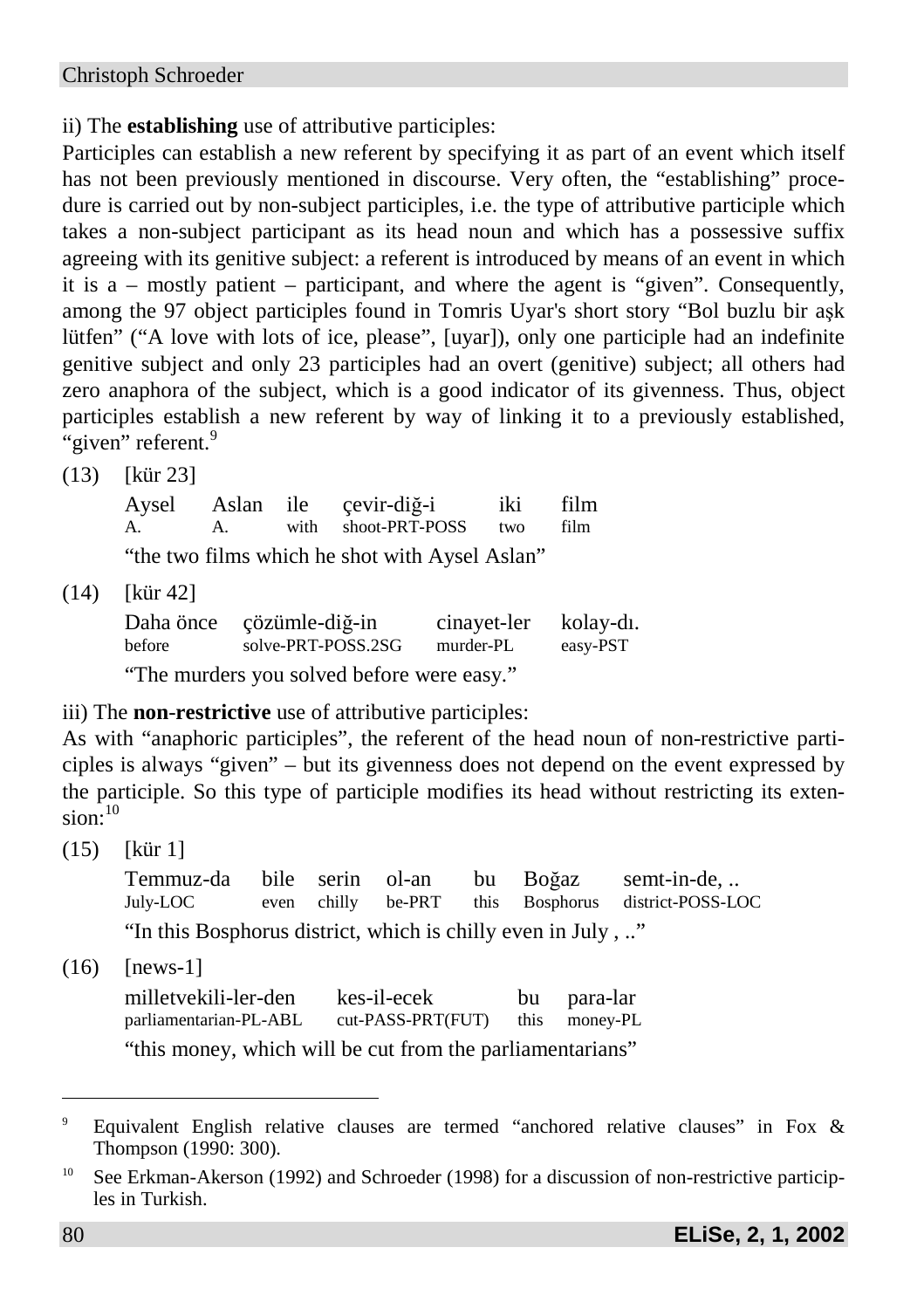If we now compare spoken and written discourse, one difference immediately becomes evident: "non-restrictive" participles are not used in spoken discourse, whereas they are fairly common in written texts. Similarly, "establishing participles" are also rarely used in spoken discourse, while this is the most common use of attributive participles in written texts. In particular "co-ordinate establishing participles", i.e. participles modifying a new referent and coordinated with an additional attribute, as in (17), are never used in spoken discourse:

(17) [news-1]

| Çetin Karaoğlan<br>Ç. K.      | cezaevin-den<br>prison-ABL     |           | firar et-tikten sonra<br>escape-CONV |                     | after                   |
|-------------------------------|--------------------------------|-----------|--------------------------------------|---------------------|-------------------------|
| Kuşadası'ndan<br>K'ABL        | $cal$ -dığ-ı<br>steal-PRT-POSS |           | <i>motor-lu bir</i><br>motor-ADJ a   |                     | sandal-la<br>boat-INSTR |
| önce-ki gün<br>befor-ATTR day | Sisam<br>S.                    | ada-sın-a | island-POSS-DAT                      | gel-di.<br>come-PST |                         |
|                               |                                |           |                                      |                     |                         |

"Following his escape from the prison, Çetin Karaoğlan came to the island of Samos the day before with a motorboat (lit.: with a boat with a motor), which he had stolen from Kuşadası."

The most common use of attributive participles in spoken discourse is "anaphoric". This brings us back to *ki*. One might like to suggest that relative *ki*-clauses in the spoken language as in  $(1)a$ ,  $(6)$ ,  $(9)$  and  $(10)$  are used as an alternative to the non-restrictive, establishing and co-ordinate use of attributive participles.

However, while this may serve as a first step towards an understanding of relative *ki*clauses, it is not an **explanation** for their use in spoken discourse. And it does not account for the fact that relative *ki*-clauses are no alternative choice to anaphoric participles. Thus we must take a closer look at the structure of spoken language in comparison with written language.

#### **4. The structure of spoken Turkish**

In terms of "information packaging" there are two characteristics which are peculiar to spoken discourse in general as opposed to written discourse. These characteristics apply to Turkish as well as to any other language, although their consequences, of course, depend on the syntactic prerequisites of the language under investigation.

Firstly, unplanned/spoken discourse tends to organize information in smaller, syntactically autonomous units.

This fragmentation of the information makes it more easily accessible to the hearer, it gives the hearer more opportunities for "turn-taking", and it allows the speaker to plan his/her talk "as s/he goes along", i.e. to constantly adjust it to the linguistic and non-linguistic reactions of interlocutor and to the extra-linguistic context (cf. Givón 1979: 228f.).

A well known consequence of this is, syntactically speaking, the tendency of spoken Turkish towards a stronger paratactic organization of the text. This in turn has the consequence that semantic relationships between clauses like the relationship between "se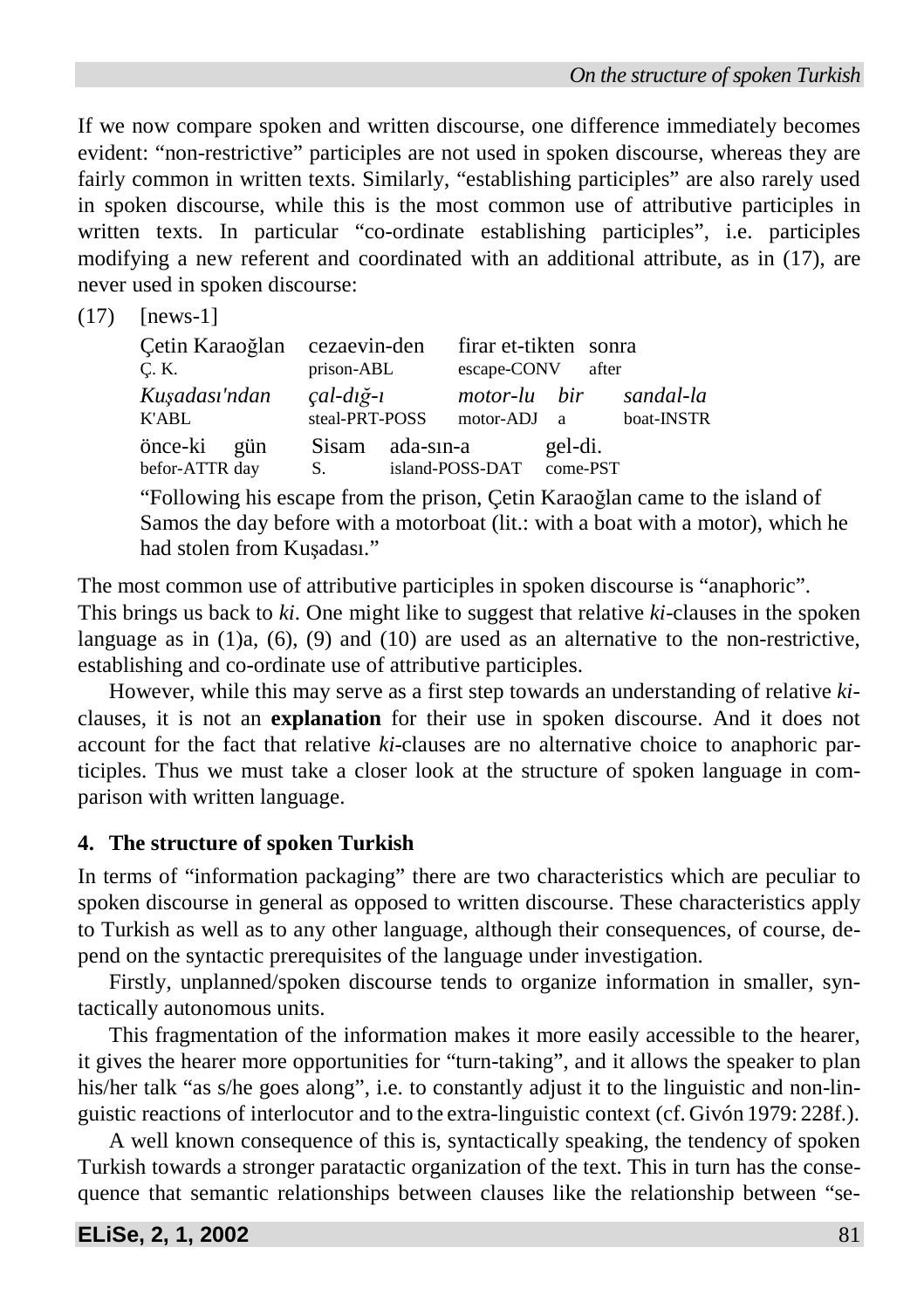quentiality" and "non-sequentiality" or pragmatic relationships of topic identity can no longer be coped with by left-branching syntactic structure, in particular by infinite subordinate clauses which are constituents of their matrix clause. Instead, a heavier functional load lies on the tools for paratactic text organization because under these conditions they are the locus where the pragmatic and semantic relation between clauses is coded. Consequently, in addition to using intonation and pauses, spoken language heavily relies on "discourse markers" in order to structure a text, i.e. conjunctions, focus markers, interjections and other function words (cf. Schiffrin 1987). *ki* after pause, then, is a discourse marker which announces a non-sequential predication about a topic which has an antecedent in the immediately preceding clause. This clause may be uttered by the same speaker or by the interlocutor; notice the frequent use of relative *ki-*clauses in turn-takings:

- $(18)$  [m 32] (continuation of  $(12)$ )
	- C: geldiğim sene benim şivem değişti hemen "in the year I came my dialect changed at once"
	- D: *ki* Karadenizlilerin kolay değişmiyor "(*ki*) the one the people from the Black Sea have doesn't change easily"

Secondly, unplanned discourse is characterized by a salient differentiation of information according to the informational status of its units.

So, information is not organized into arbitrary chunks. Its distribution has a pragmatic basis, i.e. it is "new" or "not new" information, it is topic or comment, it is elaborating information or contains the "focus", i.e. the core part of the comment<sup>11</sup>, is gives the deictic framework within which the predication holds or it is the predication itself but one unit does not contain both "new" **and** "not new" information or topic **and** comment and so forth.

On the sentence level, a well known consequence of this is the frequent use of the post-predicate position in spoken Turkish. Previous work (cf. Erguvanlı 1984: 43ff., Mundy 1955, Schroeder 1995) shows that the differentiation of the information as exhibited in sentences with post-predicate units follows a certain linear pattern. This pattern may be described as follows: first comes the focus in preverbal (focus) position, then the predicate may be followed by elaborating information, i.e. Mundy's "sentence plus" (1955: 399f.), which further qualifies the focus occurring on the left of the predicate; so this may be new information, although the focus must be referential without it. Also the topic and the deictic frame may follow the predicate. Thus, in general terms, the information which links the new information on the left of the predicate to preceding

<sup>&</sup>lt;sup>11</sup> In the definition of "focus" I follow Comrie (1981b: 57), who defines it as "the essential piece of the new information that is carried by a sentence".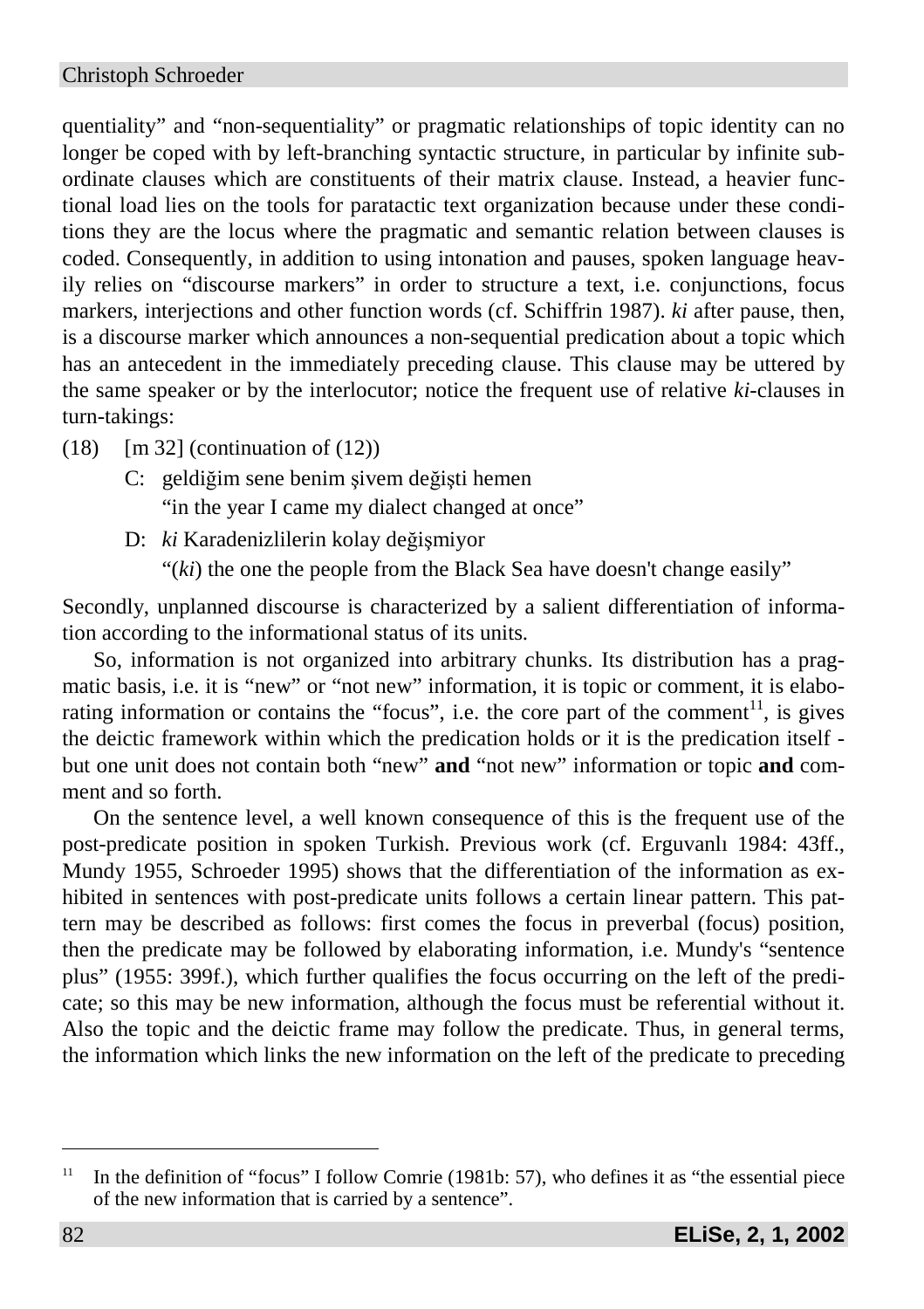discourse and to the extra-linguistic context may follow the predicate. I will call this "linking information".<sup>12</sup>

The most consistent use of the post-predicate position is found in questions and referent introduction. In questions, we note a tendency for everything apart from the question word or the questioned constituent to appear in the post-predicate position. For example in (19), the post-predicate nominalization in the last line anaphorically comprises information the speaker "B" has given before. The example shows that the topical constituent in the post-predicate position may be a complex textual referent:

(19) [ism-02]

- B: bu işi otuz senedir yapıyorum "I have been doing this work for thirty years."
- D: otuz senedir... ondan önce? "Thirty years... and before that?"
- B: ondan önce... bayan terzisiydi-m "Before that... I was a ladies tailor."
- D: gene dikişle alakalı "Again connected to clothing."
- B: tabii terzi... dikişle alakalı "Sure, tailor... connected to clothing."
- D: yani nasıl ol-du dikiş-i bırak-ıp buna geç-iş-in well how be-PST(3SG) tailoring-ACC leave-CONV this(DAT) go-NOM-POSS.2SG "Well, how did it happen that you left tailoring and came to do this?"

Very often in questions the post-predicate position also contains a second-person pronoun which "seems to have the effect of emphasizing the speaker's concern with his interlocutor" (Zimmer 1986: 199):

(20) [ism-05] nasil gir-di-n sen bu iş-e ?<br>how get into-PST-2SG you this work-DAT get into-PST-2SG you "how did you get this job?"

Something similar applies to referent introduction in sentences with an (indefinite) new referent as their subject and a predicate low in transitivity, i.e. existential sentences with the existential predicate *var* or with predicates like *gelmek* "come" or *bulunmak* "be found". In spoken discourse, these presentative constructions are used far more fre-

Note that the sequence of elaborating and linking information does not imply linear order. Note also that next to elaborating and linking information, "afterthought" information may also follow the predicate. But it seems that afterthought has to be classified as extra-clausal, since, unlike other post-predicate information, it is separated from the preceding predicate by a pause. I will not deal with afterthought in the following.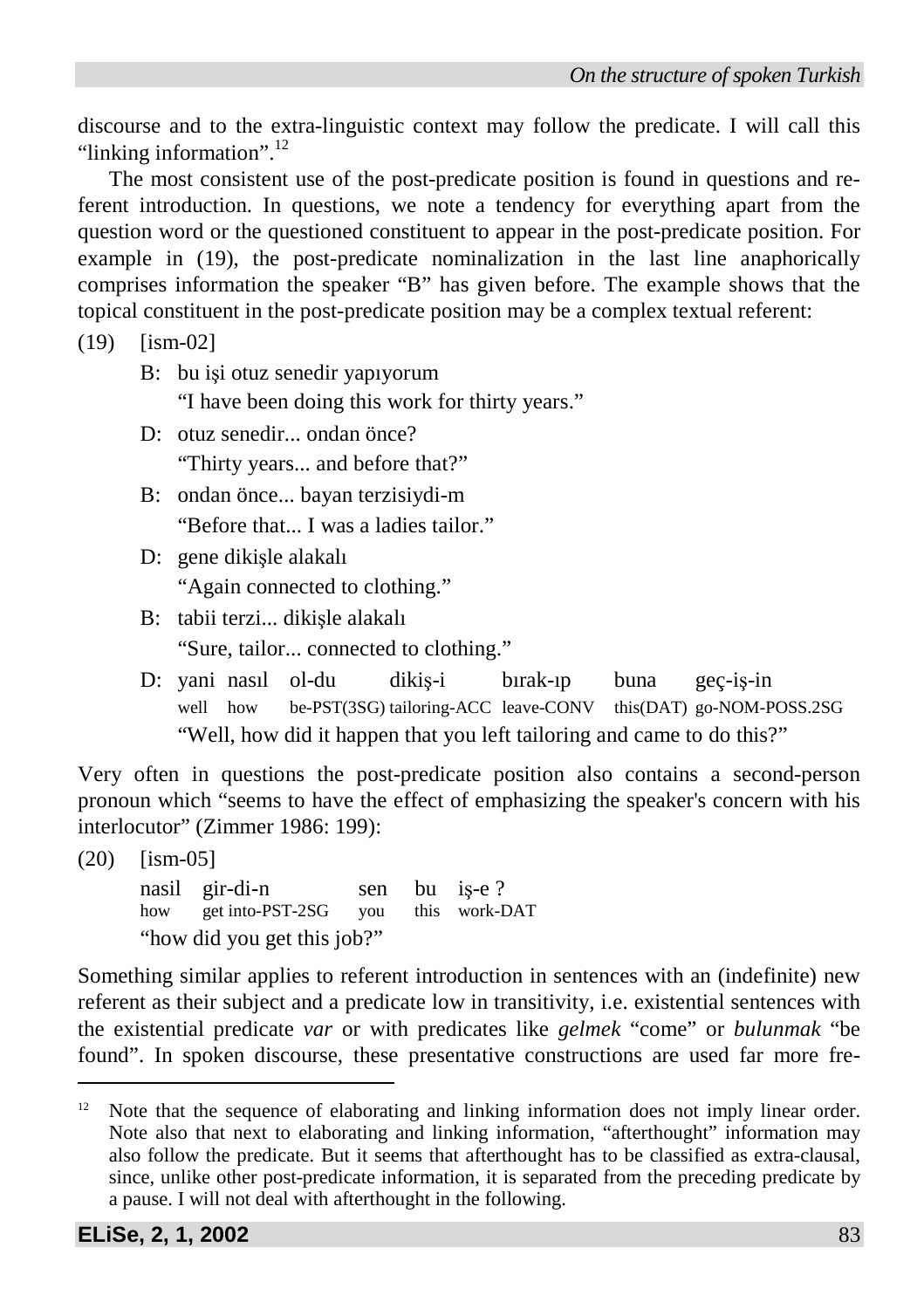quently to introduce new referents than in written discourse. In written discourse new referents are more often introduced as non-subjects (see Klomp 1996).<sup>13</sup> Again, the postpredicate position is heavily used in presentatives, leading to a structure where only the essential part of the new information – the focus – appears on the left of the predicate, while all elaborating or linking information is shifted to the right. For example in (21), the elaborating adverbial constituent further qualifies the predication. And in (22), the adverbial constituent provides linking information, since the workplace of the person in question has also provided the deictic frame for the discourse preceding the utterance:

(21) [ism-08]

kanser korku-su var aşırı derece-de cancer fear-POSS EXIST extreme grade-LOC "she is afraid of cancer to an extreme degree"

(22) [ism-07]

başka bir adam var iş yer-in-de another a man EXIST work place-POSS-LOC "there is another guy at her workplace"

A very telling example for how spoken language may split up the information is the use of an additional discourse marker, i.e. the "passe-partout-word" *şey* "thing". In the presentation of new, often fairly complex textual referents, and in yes-no questions, the use of *şey* as a "dummy" for the new referent or the questioned constituent allows the new information itself to be shifted to the right.<sup>14</sup> Thus there arises a further differentiation between the announcement of the type of speech act itself (question or referent introduction) – by simply presenting the predicate frame with *şey* in focus position – and the new information in the post-predicate position:

(23) [ism-08]

şimdi *şey-i* anlat-ayım biraz now thing-ACC talk-OPT.1SG a little daha evvel çalış-tığ-ım şirket-te çek-tiğ-im sıkıntı-lar-dan before work-PRT-POSS.1SG company-LOC endure-PRT-POSS.1SG strain-PL-ABL

<sup>&</sup>lt;sup>13</sup> Note that the use of presentative constructions in itself can be conceived of as a strategy to differentiate clearly between referent introduction and other pragmatic operations like the establishment or the continuation of a topic (cf. Schroeder 1999: 45-54) – a differentiation which again follows the "second characteristic" of unplanned discourse noted above.

<sup>&</sup>lt;sup>14</sup> Note that *sey* also serves as a pause filler. As a pause filler, it is often combined with other pause fillers and usually followed by a pause: [ism-02] *adam eh..* şey*.. çok düzenli* "the guy is em.. *whatdoyoucallit*.. very proper". This use of *şey* is probably the source of its use as a discourse marker. Erguvanlı (1984) also notes the substitutional use of *şey*, though in her approach *şey* serves as a dummy for (afterthought) material "remembered after a sentence has been uttered" (1984: 51). The use of *şey* as a discourse marker as described here is also noted by Auer (1990: 277).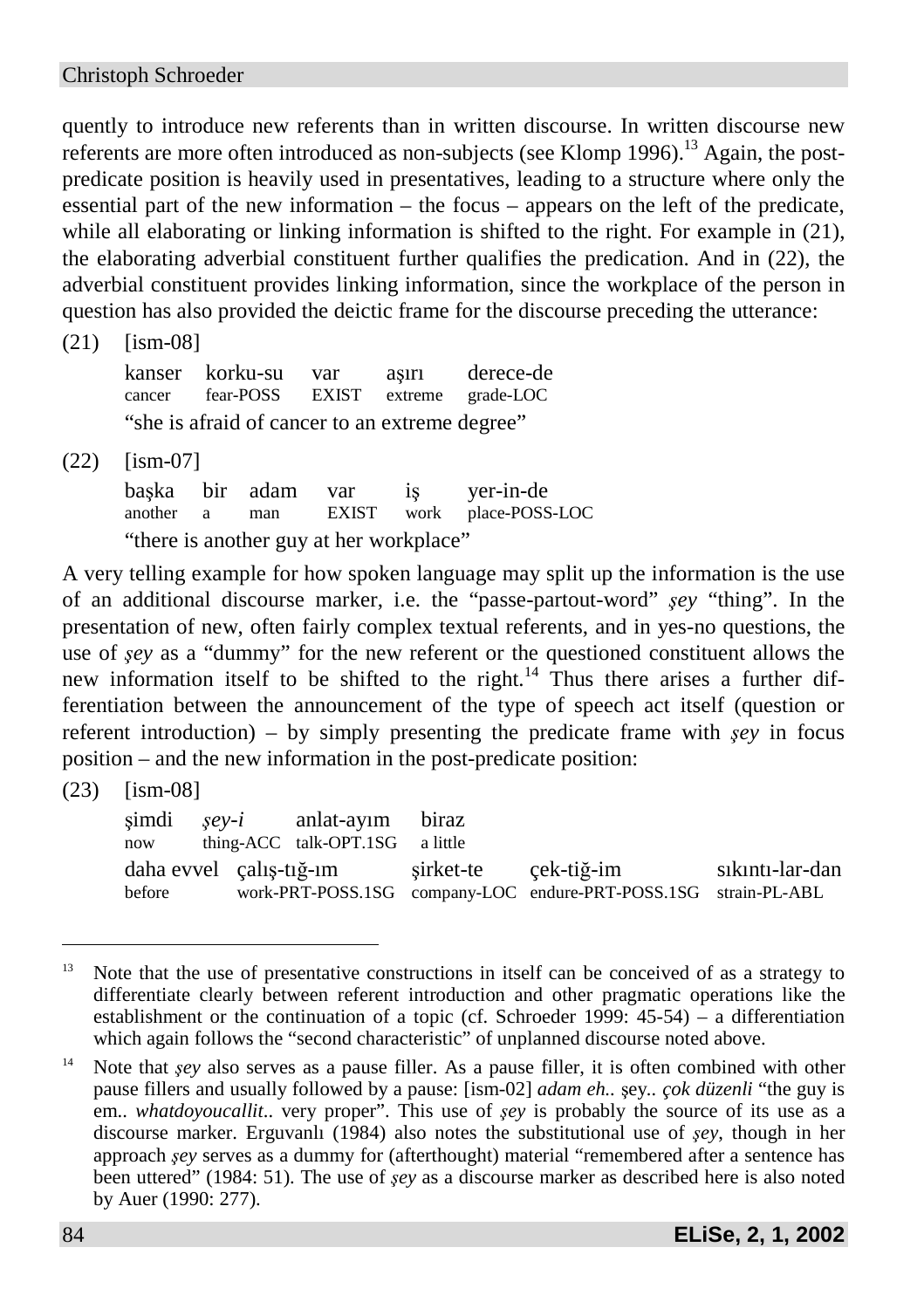neden bu iş-e başla-dığ-ımı falan<br>why this work-DAT start-PRT-POSS.1SG-ACC soon why this work-DAT start-PRT-POSS.1SG-ACC so on "now I will talk a little about *thing*, about the strains I had to endure at the company I worked in before, and why I started this job and so on"

In demonstrating the differentiation of the information units in the spoken language I have so far restricted myself to **sentences**. But it can be shown that the same principle applies to **sentence combining**. For example, instead of using *şey* with the new information being shifted to the post-predicate position, as in (23), the predicate frame can be repeated, as in (24)a and (25)a. This leads to a structure with two clauses which are pragmatically closely related to each other: the first clause "announces", so to speak, a presentation, which the second clause carries out:

(24)a [ism-01]

*şey* mi yok ithal izn-i mi yok ham deri-nin? thing QUE NEG.EXIST import permission-POSS QUE NEG.EXIST raw leather-GEN "is there no *thing*, is there no import permit, for the raw leather?"

(25)a [ism-08]

Tom diye *bir şey* var şirket var İngiliz<br>T. OUO a thing EXIST company EXIST English T. QUO a thing EXIST company EXIST English "there is a *thing* called Tom, there is a company, (an) English (one)"

In the examples I have so far found, this structure goes together with the use of the postpredicate position for linking or elaborating information in the second clause. Obviously, speakers end to avoid the combination of both new **and** linking or elaborating information in post-predicate position – a combination which would evolve if the ([non-  $\exists$  [existential] predicate were not repeated. Thus  $(24)b$  and  $(25)b$  are not acceptable as alternatives to (24) and (25). This again underlines the strictness with which spoken language keeps units with different informational statuses apart from each other:

(24)b [ism-01]

?*şey* mi yok ithal izn-i mi ham deri-nin thing QUE NEG.EXIST import permission-POSS QUE raw leather-GEN (25)b [ism-08] ? Tom diye *bir şey* var şirket İngiliz T. QUO a thing EXIST company English

On the basis of this general characterization of spoken discourse we are now able to understand the occurrence of the relative *ki*-clauses with a noun phrase antecedent in the preceding clause: *ki* combines a clause containing a "new" referent with a clause containing elaborating or linking information about this referent. Thus with *ki*, the linear order principle "new information followed by elaborating or linking information" is maintained even above sentence level, i.e. in a paratactic text organization. In (6) and (9) for example, the information conveyed in the *ki*-clause provides linking information about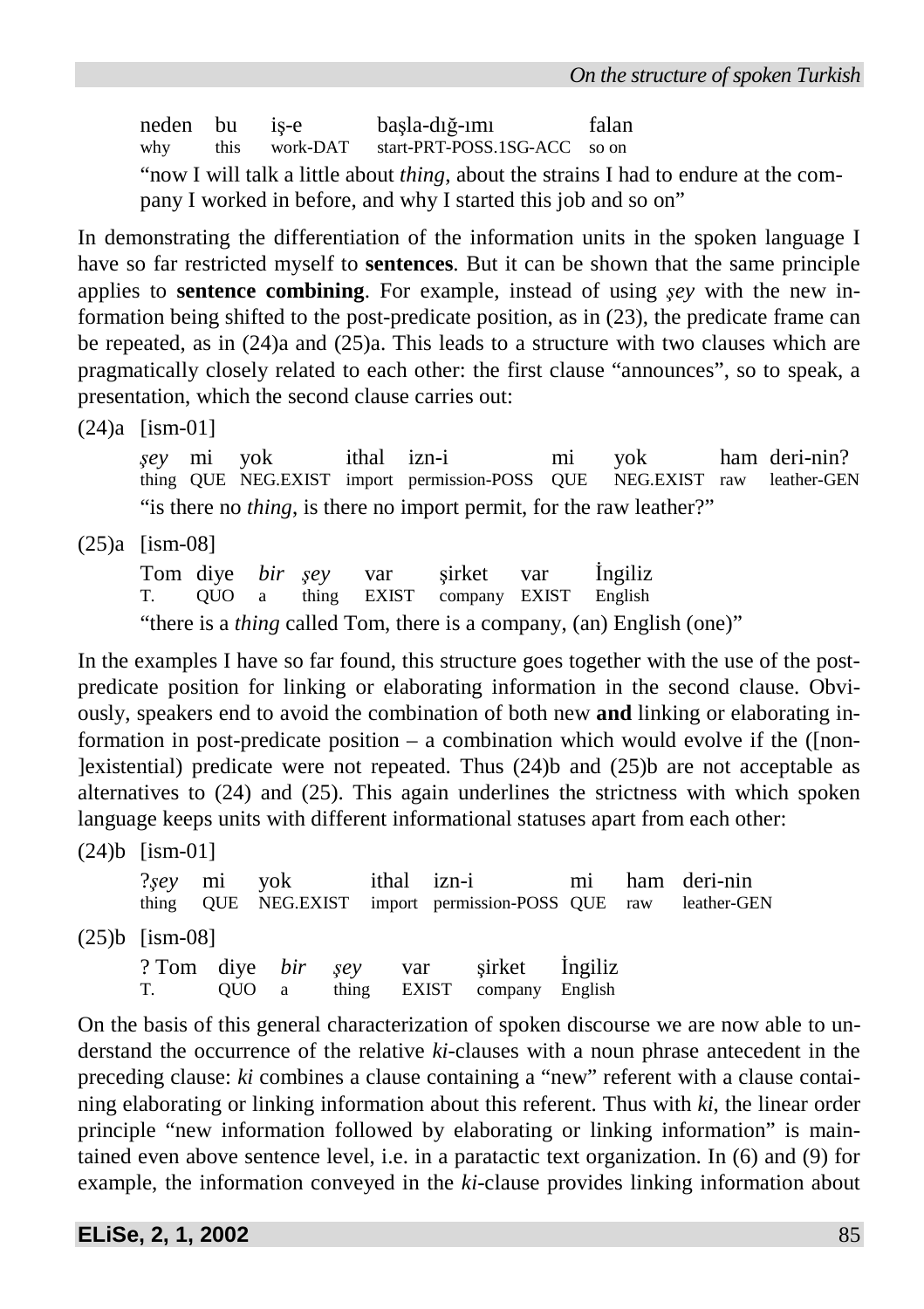the new referent of the preceding clause by relating it to "given" participants, in these examples to the speaker himself. Apart from this, there already are restrictive attributes in (1)a and (9) which specify the new referent; the information conveyed in the *ki*clauses, then, gives further non-restrictive information. The same applies to the type of *ki*-clause in which the topic is a "given" referent, as in (10): no information is needed to identify the referent, thus any predication about it consists of elaborating or linking information and may thus be shifted to the right.

The working of the principle "new information followed by elaborating or linking information" is again limited by the requirements of the units; and this accounts for the fact that anaphoric participles cannot be substituted by relative *ki*-clauses. Anaphoric participles are not linking or elaborating information, but constitute the very semantics of a referring expression. If they did not identify the referent in the very "informational unit" where it turns up, this would break with the fundamental principle of discourse which says: "always start from the maximum amount of shared information in the given speech situation".

#### **5. Conclusion and outlook**

**5.1** I have tried to show that the non-enclitic coordinating conjunction *ki* is a discourse marker designated to code a non-sequential predication about a topic which has an antecedent in the immediately preceding clause. This antecedent is always "new" and it may be the whole preceding proposition, or a noun phrase.

The fact that non-enclitic *ki* almost exclusively belongs to spoken or unplanned Turkish discourse must be seen in the light of the specific characteristics of spoken discourse as opposed to written discourse: the stronger paratactic structure of unplanned or spoken Turkish shifts a higher functional load onto "discourse markers" in order to organize the text. Furthermore, spoken Turkish has a tendency towards a linear order of "new information followed by elaborating or linking information". The use of the postpredicate position is an outcome of this tendency on the sentence level. The use of *ki* in instances where the topic of the clause it introduces is a noun phrase constituent of the preceding clause is an outcome of this tendency on the text level.

Thus, relative *ki*-clauses contain elaborating or linking information. In this respect, we can speak of a parallel to the informational status of those *ki*-clauses where the topic has a noun phrase antecedent in the preceding clause and certain types of attributive participles, namely establishing, co-ordinate and non-restrictive participles. These types of relative *ki*-clauses may thus be seen as possible alternatives provided by the spoken language to these types of participles.

**5.2** Here are some residual problems that could not be pursued here in the necessary detail and that require further discussion:

**5.2.1** In the introductory section I stressed the fact that relative *ki*-clauses are not subordinate clauses. Syntactically speaking, it is clear that they exhibit all the charac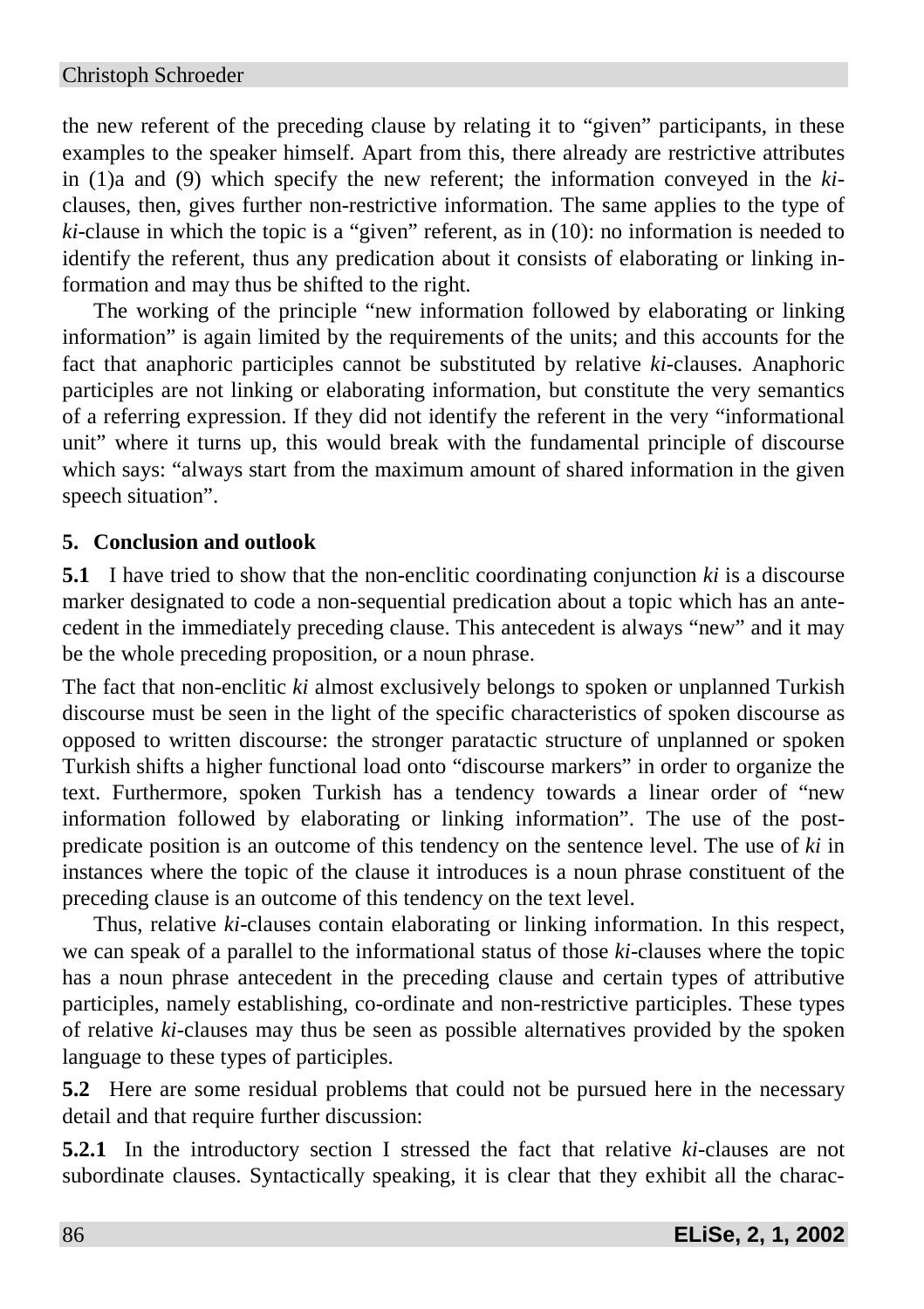teristics of finite main clauses. On the other hand, pragmatically speaking they **do** exhibit a strong dependency on the preceding clause.

In the recent typological discussion on clause-combining it has been suggested by various scholars that relationships between clauses should be understood in terms of a scalar approach rather than as absolute oppositions defined on a purely syntactic basis ("embedded vs. non-embedded").<sup>15</sup> In the scalar approach, semantic and pragmatic parameters are also called for. This means that questions concerning the scope of the illocutionary force operator of one clause over the other are also taken into consideration as well as temporal relations (sequential vs. non-sequential) and thematic relations (topic continuation vs. topic switch). In this light, the status of relative *ki*-clauses still needs to be investigated in relation to other strategies of clause combining in Turkish.

**5.2.2** Last, but not least it needs to be asked whether the order of "new information followed by elaborating/linking information" does in any way collide with the leftbranching and SOV syntax of Turkish. As has been pointed out by Auer (1990), in a noteworthy article on the structure of spoken Turkish, this is not the case. The linear order principle has to be understood as a principle concerning the distribution of information in texts. It is not, however, a syntactic principle. The postverbal position is an option with certain pragmatic prescriptions which make it attractive given the specific characteristics of unplanned/spoken Turkish discussed in Section 4 above. The use of *şey* actually is a response to this: the "dummy" is required in the syntacticized pre-verbal focus position in order to **allow** for a dislocation of constituents. And also the fact that *ki* and *kim* have rather **lost** their subordinating functions in a diachronic process and developed into a coordinating conjunction (cf. Erguvanlı 1980-1981, footnote 3) shows that Turkish integrated these forms into its own syntactic prerequisites (cf. Johanson 1996).

It needs to be stressed, however, that discourse markers like *ki* and *şey*, which allow this linear order principle to be adhered to **within** a basically left-branching and SOV syntax, are an essential part of Turkish grammar, of which the chapters on the **spoken** language are yet to be written.

<sup>&</sup>lt;sup>15</sup> See Foley & Van Valin (1984: 256f.), Lehmann (1988), Matthiessen & Thompson (1988), Raible (1992).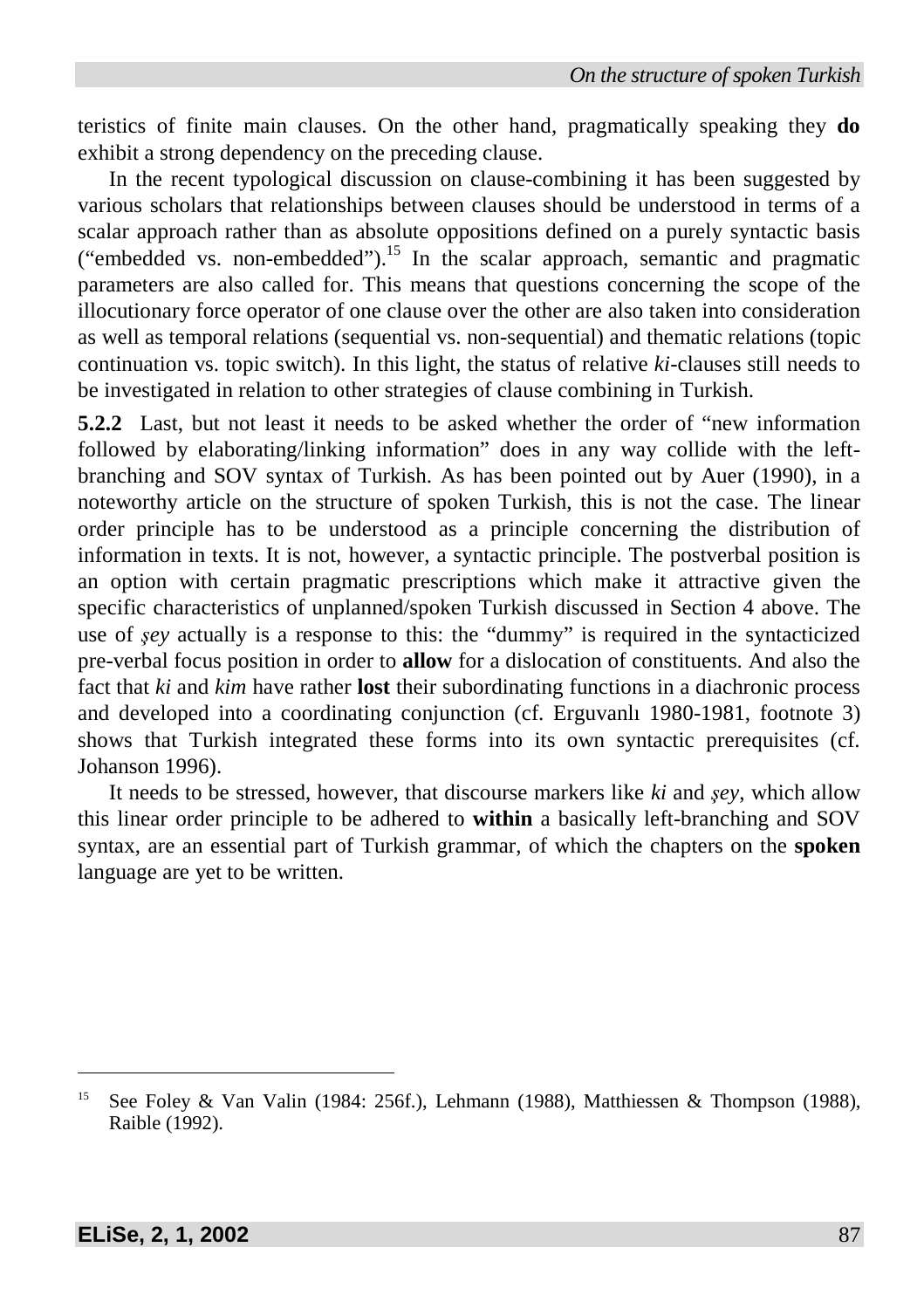#### **Abbreviations**

| ABL          | ablative              | <b>NEG</b>  | negative           |
|--------------|-----------------------|-------------|--------------------|
| <b>ACC</b>   | accusative            | <b>NOM</b>  | nominalizer        |
| ADJ          | adjective derivation  | <b>OPT</b>  | optative           |
| <b>ATTR</b>  | attribute marker      | PL          | plural             |
| <b>COM</b>   | comitative            | <b>PRT</b>  | participle         |
| <b>CONV</b>  | converb               | <b>PASS</b> | passive            |
| <b>DAT</b>   | dative                | <b>POSS</b> | possessive         |
| <b>EXIST</b> | existential predicate | <b>PRS</b>  | present tense      |
| <b>FACT</b>  | factitive             | <b>PST</b>  | past tense         |
| <b>FUT</b>   | future                | <b>QUE</b>  | question enclitic  |
| <b>GEN</b>   | genitive              | QUO         | quotation particle |
| <b>INSTR</b> | instrumental          | SG          | singular           |
| LOC          | locative              |             |                    |

#### **References**

- Auer, Peter. 1990. Einige umgangssprachliche Phänomene des Türkischen und ihre Erklärung aus "natürlichen" Prinzipien. In: Norbert Boretzky et al. (eds.). *Spielarten der Natürlichkeit – Spielarten der Ökonomie. Beiträge zum 5. Essener Kolloquium über "Grammatikalisierung: Natürlichkeit und Systemökonomie" vom 6.10. - 8.10. 1988 an der Universität Essen.* 2. Band, 2. Halbband. Bochum: Brockmeyer, 271- 297.
- Bainbridge, Margret. 1987. Loan conjunctions in Turkish versus native syntax. In: Hendrik E. Boeschoten & Ludo Th. Verhoeven (eds). *Studies on modern Turkish. Proceedings of the Third Conference on Turkish Linguistics.* Tilburg: University Press, 42-56.
- Bechert, Johannes. 1992. Standard German: some first impressions. In: Giuliano Bernini & Davide Ricca (eds). *Topics*. EUROTYP Working Papers, I/2, May 1992, 5-20.
- Bulut, Christiane. 1997. Strategies of relativization in an Ottoman Turkish text. In: İmer & Uzun, 77-87.
- Comrie, Bernard. 1981a. *The languages of the Soviet Union.* (Cambridge Language Surveys) Cambridge: University Press.
- Comrie, Bernard. 1981b. *Language universals and linguistic typology.* Chicago: UP.
- Erguvanli, Eser. 1980-1981. A case of syntactic change: *ki* constructions in Turkish. *Bogaziçi Üniversitesi Dergisi, Humanities* 8-9, 111-139.
- Erguvanlı, Eser Emine. 1984. *The function of word order in Turkish grammar*. Berkeley, CA: University of California Press.
- Erkman-Akerson, Fatma. 1992. Determination bei restriktiven und appositiven Nominalsyntagmen und Relativkonstruktionen im Türkischen. *Diyalog* 1, 45-68.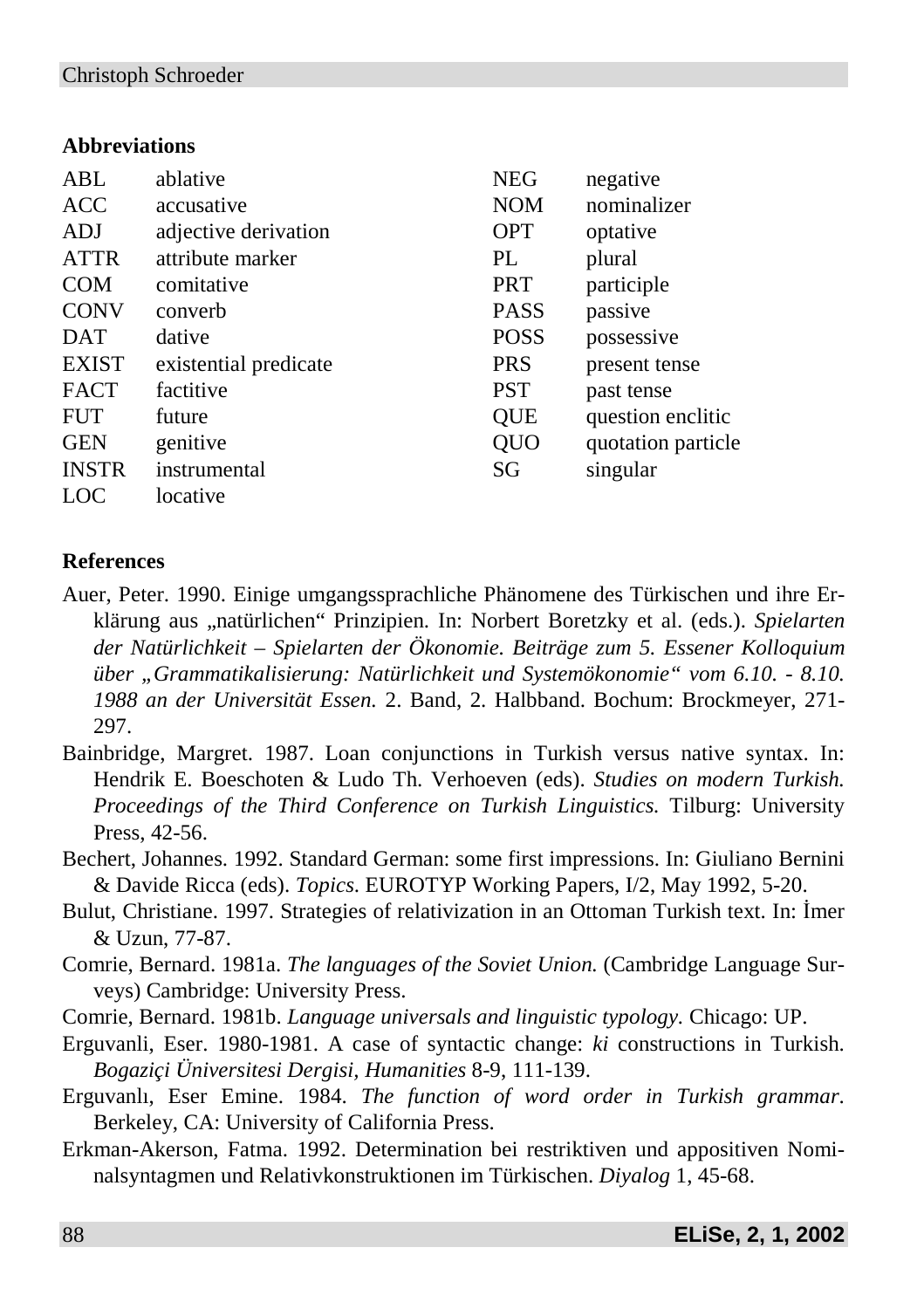- Erkü, Feride, Jeanette Gundel. 1987. The pragmatics of indirect anaphors. In: Jef Verschueren & Marcella Bertuccelli-Papi. (eds.). *The pragmatic perspective. Selected papers from the 1985 International Pragmatics Conference.* (Pragmatics & Beyond, Companion Series 5) Amsterdam/Phil.: Benjamins, 533-546.
- Foley, William A. & Robert D. Van Valin. 1984. *Functional syntax and universal grammar.* Cambridge: University Press.
- Fox, Barbara A. & Sandra A. Thompson. 1990. A discourse explanation of the grammar of relative clauses in English conversation. *Language* 66, 2, 297-316.
- Givón, Talmy. 1979. *On understanding grammar.* New York: Academic Press.
- Haiman, John & Sandra A. Thompson (eds.). 1988. *Clause combining in grammar and discourse.* Amsterdam/Phil.: Benjamins.
- Hawkins, John. 1991. On (in)definite articles: implicatures and (un)grammaticality prediction. *Journal of Linguistics* 27, 405-442.
- İmer, Kâmile & N. Engin Uzun (eds.). 1997. *Proceedings of the VIIIth International Conference on Turkish Linguistics, Ankara, August 7-9, 1996*. Ankara: Ankara Üniversitesi Basımevi.
- Johanson, Lars. 1975. Some remarks on Turkic "hypotaxis". *Ural-Altaische Jahrbücher* 47, 104-118. (Reprint in: Johanson, Lars. 1991. *Linguistische Beiträge zur Gesamtturkologie.* Budapest: Akadémiai Kiadó, 210-224.)
- Johanson, Lars. 1988. Iranian elements in Azeri Turkish. In: Ehsan Yarshater (ed.). *Encyclopedia Iranica.* Vol. III. Costa Mesa/CA: Mazda, 248-250.
- Johanson, Lars. 1992. *Strukturelle Faktoren in türkischen Sprachkontakten.* Sitzungsberichte der wissenschaftlichen Gesellschaft an der Johann-Wolfgang Goethe-Universität Frankfurt am Main. Band XXIX, Nr. 5, 167-299.
- Johanson, Lars. 1996. Kopierte Satzjunktoren im Türkischen. *Zeitschrift für Sprachtypologie und Universalienforschung* 49, 1, 39-49.
- Johanson, Lars. 1999. Zur Wiedergabe weiterführender Relativsätze im Türkischen. In: Lars Johanson & Joachim Rehbein (eds.). *Türkisch und Deutsch im Vergleich.* (Turcologica 39) Wiesbaden: Harrassowitz, 129-137.
- Kiral-Shahidi Asl, Filiz. 1991. *Persische Lehnsyntax im aserbaidschanischen Stadtdialekt von Täbriz.* Magisterarbeit, Universität Mainz.
- Kissling, Hans Joachim. 1960. *Osmanisch-türkische Grammatik.* (Porta Linguarum Orientalium, Neue Serie III) Wiesbaden: Harrassowitz.
- Klomp, Harry. 1996. The structure of discourse and preferred argument structure. Paper presented at the VIIIth International Conference on Turkish Linguistics, Ankara, August 7-9, 1996.
- Lehmann, Christian. 1988. Towards a typology of clause linkage. In: Haiman & Thompson, 181-225.
- Matthiessen, Christian, Sandra A. Thompson. 1988. The structure of discourse and 'subordination'. In: Haiman & Thompson, 275-329.